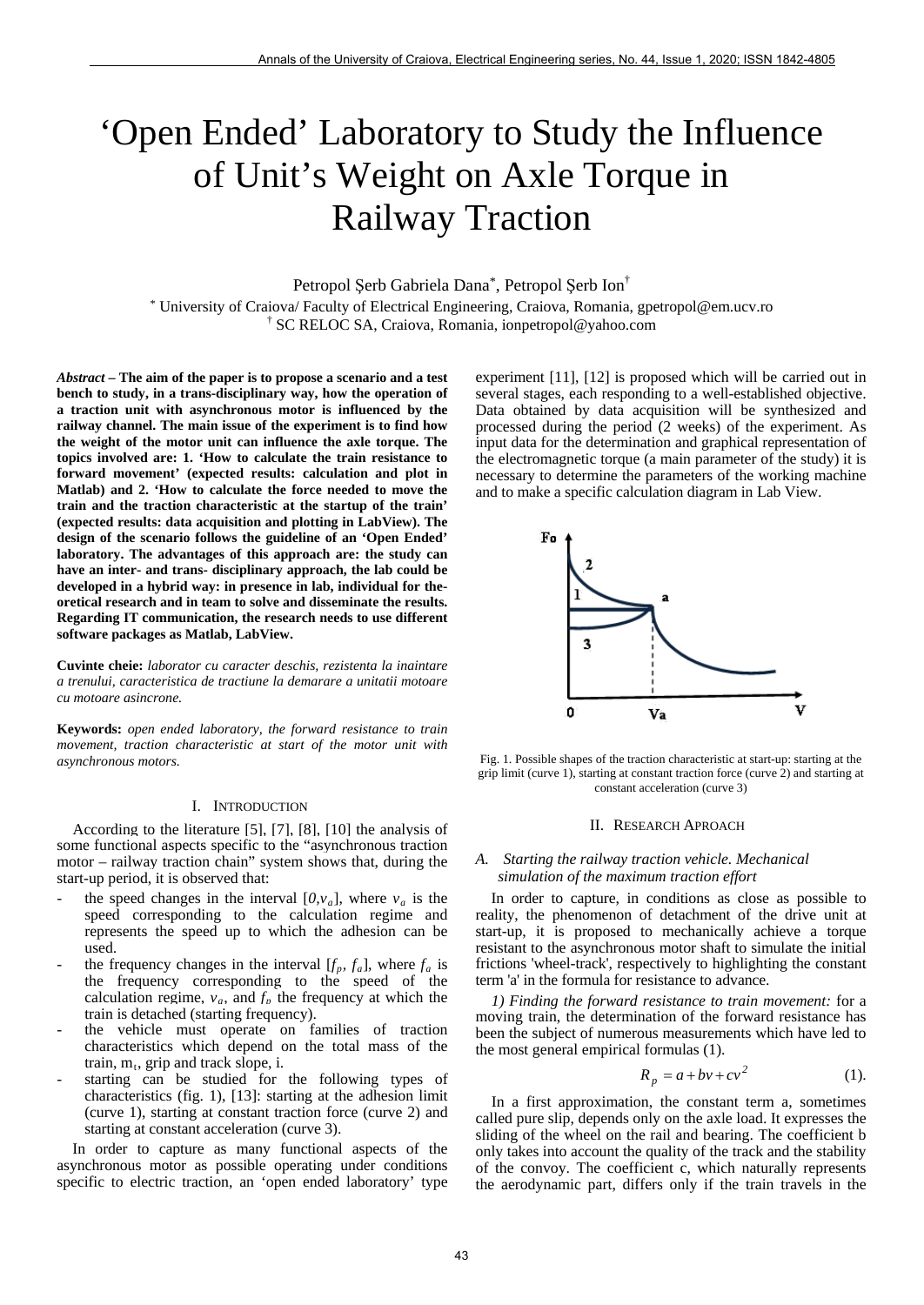open air or in the tunnel, increasing significantly when passing from one sequence to another, this passage being a function of the piston effect. It is particularly influenced by the aerodynamic quality of the convoy: the front shape, the interval between vehicles, the side roughness, the roughness above and below the body. Except for the fixed form convoy (TGV; Rae; TEEII), where it was possible to measure accurately, this formula remains very approximate.

Table 1 presents some useful formulas for calculating the main forward resistance  $R_p$  [N / t] where  $v$  [m / s] is the travel speed,  $S_F$  [m<sup>2</sup>] - area of the front surface of the vehicle,  $m[t]$  mass vehicle, and in figures 2,3 their representation in Matlab.

The general formulas, applied to variable shape trains, highlight its mass. This can be exemplified in the case of a locomotive with n axles.

$$
R_p = (0.65 \cdot 10^{-3} + 13 \frac{n}{m} + 0.036 \cdot 10^{-3} v + 0.39 \frac{v^2}{m}) \cdot mg \tag{2}
$$

*TABLE 1: CALCULATION FORMULAS FOR THE MAIN FORWARD RESISTANCES Rp* .

| No                                                     | Type of rolling stock                 | $R_p[N/t]$                   |  |  |
|--------------------------------------------------------|---------------------------------------|------------------------------|--|--|
| Formulas used by C.F.R., v [m/s]                       |                                       |                              |  |  |
| 1.                                                     | Locomotive $C_0^{\prime}C_0^{\prime}$ | $12.3+0.353v+0.0318v^2$      |  |  |
| $\mathbf{2}$ .                                         | Locomotive $B'_{0}B'_{0}$             | $12.3+0.353v+0.0477v^2$      |  |  |
| 3.                                                     | Passenger wagons                      | $19,6+0.0397v^2$             |  |  |
| 4.                                                     | Specialized freight wagons            | $15,7+0.0471v^2$             |  |  |
| 5.                                                     | Different<br>freight<br>wagons,       | $19,6+0.0652v^2$             |  |  |
|                                                        | loaded                                |                              |  |  |
| Formulas used by S.N.C.F., v [km/h]                    |                                       |                              |  |  |
| 6.                                                     | Locomotive CFF de 120t: Ae            | $35 + 0.06v + 0.59(v/10)^2$  |  |  |
|                                                        | 6/6                                   |                              |  |  |
| 7.                                                     | Locomotive de80t: BB 9001             | $13+0, 1v+0, 375(v/10)^2$    |  |  |
| 8.                                                     | Locomotive de 120t: CC 6001           | $12.5 + 0.1v + 0.25(v/10)^2$ |  |  |
| 9.                                                     | Locomotive CFF de 93 t: Am<br>4/6     | $35 + 0,4(v/10+1,2)^2$       |  |  |
| 10.                                                    | <b>TGV</b>                            | $2540+33.44v+0.572v^2$       |  |  |
| 11.                                                    | Freight<br>wagons, specialized        | $15+x^2/400$                 |  |  |
|                                                        | material                              |                              |  |  |
| 12.                                                    | Different freight wagons              | $15+y^2/160$                 |  |  |
| Formulas used by metro builders in Moscow, Sao Paolo / |                                       |                              |  |  |
| <b>Bucharest</b>                                       |                                       |                              |  |  |
| 13.                                                    | Subways                               | $28,5+0,424v+0,089v^2$       |  |  |
| 14.                                                    | Subways                               | $24,5+9,234v^2/m$            |  |  |



Fig.2. Resistances versus speed for Romanian locomotives (plots in Matlab)



Fig.3. Resistances versus speed for SNCF locomotives (plots in Matlab)

For towed trains, without traction motors included, we can cite the CFF formula for freight trains (3) or the general Strahl formula (4) (table 2) [3], [4].

$$
R_p = (1.5 + 0.011v + 7 \cdot 10^{-3}v^2)10^{-3}mg, [N]
$$
 (3)

$$
R_p = (2.5 + k_t (v + v_v)^2 \cdot 10^{-3} )10^{-3} mg, [N] \tag{4}
$$

where  $v_y$  is the average wind speed (10-15km / h) and  $k_t$  coefficient that takes into account the type of train (table 2).

*TABLE 2: COEFFICIENTS THAT TAKE INTO ACCOUNT THE TYPE OF TRAIN ACCORDING TO STRAHL'S FORMULA.*

|              | Coefficient $k_{t}$ |                                         |
|--------------|---------------------|-----------------------------------------|
| $[h^2/km^2]$ | $[s^2/m^2]$         | The type of train                       |
| 0.25         | 3.2                 | a. express, direct, heavy freight train |
| 0.33         | 42.                 | b. classic passenger train              |
| 0.4          | 5.1                 | c. specialized freight train            |
| 0.5          | 6.5                 | d. compose freight train                |
|              | 13                  | e. empty freight train                  |

Graphs and formulas are usually given for the current running regime. At start-up, after a longer parking of the vehicle (over 20 minutes) the main forward resistance is higher in the first moments (until the wheels make 1.5-2 rotations) than the one resulting from these graphs or formulas for  $v = 0$ . It is zero for all other speeds. The starting force is present only at very low speeds; therefore it can be calculated with relation 4.

$$
F_a = 7.5 \cdot 10^{-3} \cdot m \cdot g \tag{4}
$$

In the literature, [7], [8], [13], the starting torque is determined, depending on the characteristics of the vehicle, by the relation (5):

$$
M_{mmax} = \frac{F_{mmax} \cdot D_{med}}{2 \cdot i_a}, [kNm]
$$
 (5)

where  $F_{\text{mmax}}$  is the maximum traction force developed by the engine,  $D_{med}$ , is the average wheel diameter, [m],  $i_a$ , the gear ratio of the gear.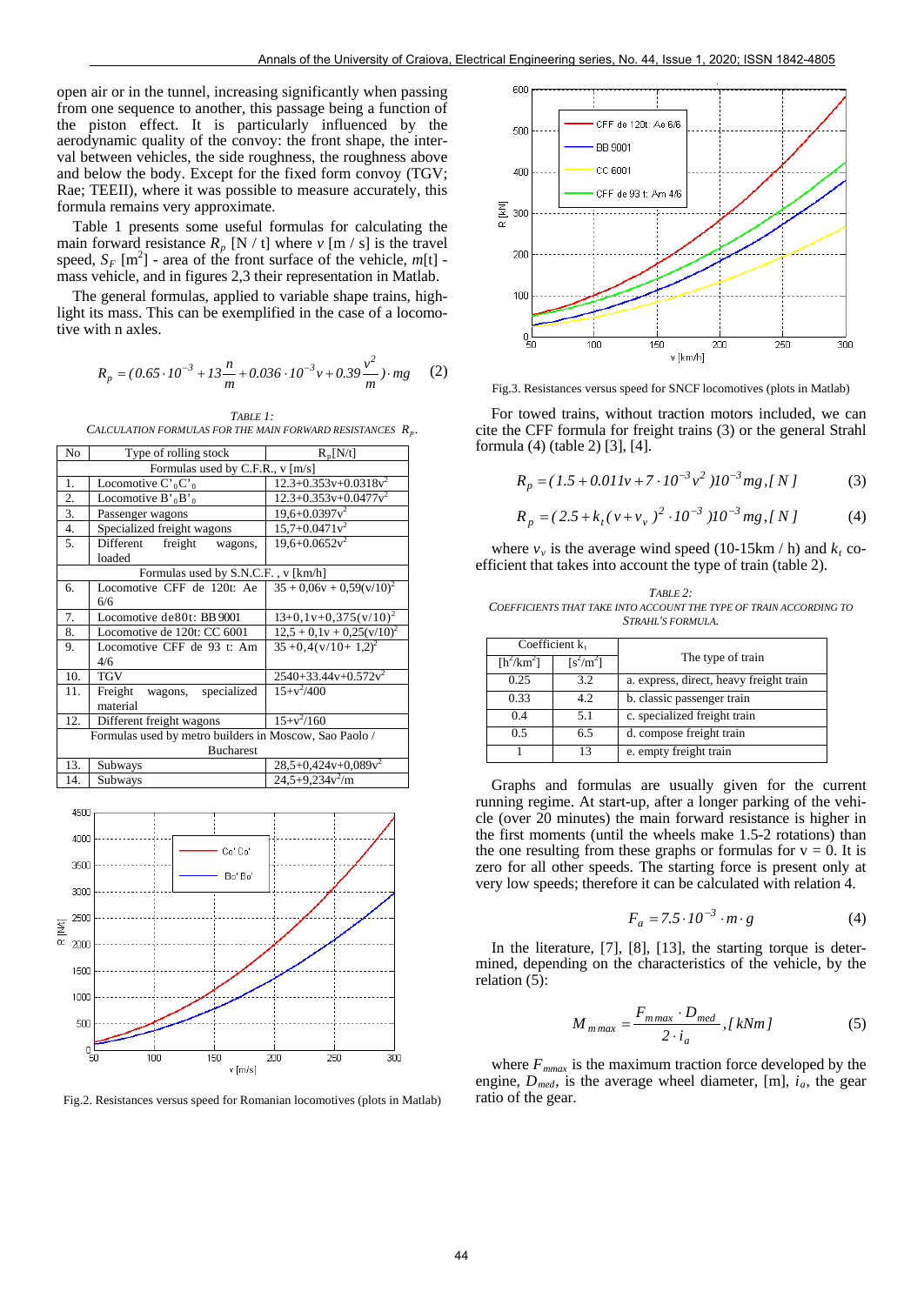On another scale, given the direct proportionality between the traction force and the electromechanical torque, we can say that it is confirmed that the traction force required at starting (6) is proportional to the mass of the drive unit.

$$
F_p = G_t \cdot \left( r_p \pm i + \frac{1}{\varphi} \cdot \frac{dv}{dt} \right),\tag{6}
$$

where:  $G_t$ , is the total weight of the train in kN;  $(1/\varphi) \cdot (dv/dt)$ is the specific inertia force that can be set for an acceleration of 0.2 - 0.6 m / s2;  $\varphi$  represents the acceleration imprinted on the train by a force of 1N / kN.

### *2) Conception of the experimental situation*

In the experiment, the technical solution to achieve this enounced dependence is to place a grooved pulley (FR - figure 4) at the free end of the asynchronous machine shaft. The pulley channel will allow the suspension through a steel cable of a variable weight (figure 4) which represents, on another scale, the weight of the motor unit considered.



b

Fig.4. Experimental test bench with the application of the mechanical brake: a. schematic diagram; b. general view

In this way, the process of detaching the drive unit at start-up will be simulated as close as possible to real conditions. To

vary the starting load, toroidal steel weights with a mass of: 0.5, 1, 2 and 3 kg were made, with the help of which the desired load parameter can be set. Several experimental situations were imagined.

*3). Realization of the experimental situation*: Asynchronous motor operation powered by a frequency inverter with rated voltage  $Un = 400V$  and frequency  $fn = 50Hz$ , for different braking weights,  $m = ct$ .

In order to determine the influence of the weight of the 'drive unit' on the shaft torque in the case of asynchronous motor powered with rated voltage  $Un = 400V$  and frequency  $fn = 50Hz$ , the aim is to trace the families of natural mechanical characteristics M (n) for different weights placed on the shaft on pulley.

The practical realization of this experiment involves:

- torque control of the brake machine to ensure a variable torque variable  $M_r = 0 - 7$  Nm,

put one by one, on pulley the different weights ( $m = 0.5$ ; 1; 2; 3 kg);

- supply of the asynchronous motor with nominal voltage, at the nominal frequency.

### *4). Processing of experimental data*

The quantities of interest (speed and mechanical torque at the shaft, supply voltage and current) are purchased using the acquisition board. To visualize the variation of the shaft torque according to the shaft speed, the diagram in figure 5 will be used.



Fig.5. Diagram for visualizing the torque variation at the shaft as a function of speed

## III. SIMULATIONS AND RESULTS

The proposed experiment is the starting point to elaborate a learning scenario for an 'open ended' laboratory around the topic: How the weight of the motor unit can influence the axle torque? The aim of this scenario is to connect the students around this subject, to immerse the students in a learning experience that allow them to discuss the problem and to gain high order thinking skills from following the solution. This scenario could be a modern method to use e – techniques in electrical engineering learning. As in [11], a flow chart could be proposed to debate the scenario of the problem.

The experiment was repeated for different weights placed at the free end of the cable and by further processing in Lab View the families of characteristics in figure 6 were obtained.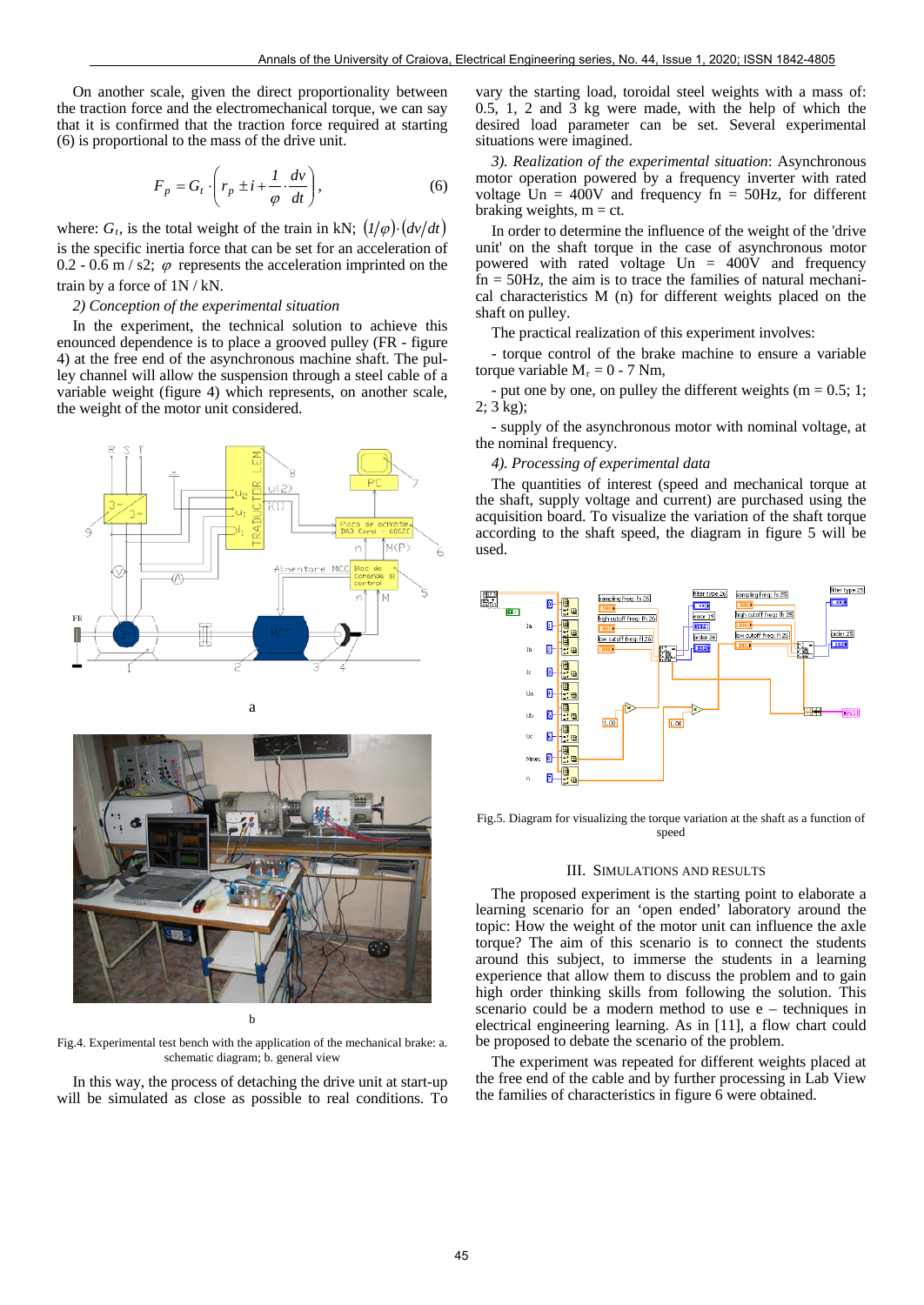

Fig.6. Family of characteristics M (n) for m = ct,  $M_r = 0 - 7$  Nm, U = 400 V, f  $=$  50Hz.

From the study of the family of characteristics it is observed, as expected, that at the same speed (for example  $n = 1400$ rpm), the torque required at the shaft is higher for a higher braking mass (m = 0kg, M = 0.51 Nm; m = 0.5kg, M = 0.82 Nm;  $m = 1kg$ ,  $M = 0.99$  Nm;  $m = 2kg$ ,  $M = 1.93$  Nm;  $m = 3kg$ ,  $M = 2.94$  Nm;). Therefore, the higher the mass of the vehicle, the higher the torque at the required shaft and therefore the starting torque.

Following the evolution of the speed in the two cases ( $m = 0$ ) kg,  $m = 3kg$ ) it is observed that this is also influenced by the presence of the weight at the end of the pulley.



Fig.7. Variation of asynchronous motor speed over time, n (t), in cases where the braking mass is: a.  $M = 0kg$ , b.  $M = 3kg$ 



Fig.8. Time variation of the mechanical torque at the asynchronous motor shaft, in cases where the braking mass is:  $m = 0$ kg; b.  $m = 3$ kg.

Figures 7 and 8 show the time variation of the speed and the mechanical torque at the shaft, under the conditions of operation on the natural mechanical characteristic without a braking mass,  $m = 0$ kg (fig. 7a, fig. 8a), respectively on the natural mechanical characteristic (fig. 7b, fig. 8b) if the braking mass is  $m = 3$  kg.

There are different time intervals to reach the stationary value of the torque (lower in case of a higher braking weight), as well as the oscillations of the speed and torque in the first moments of starting, after which both the speed and the torque reach the values stationary.

In order to observe the variation of the torque at the shaft in case of variable frequency starting  $(f = 0 - 50 \text{ Hz})$ , as well as the effect of the braking weight on this variation, we aim to trace the families of characteristics M (n) for different weights placed at the end of the brake cable. mechanical.

The practical realization of this experiment involves:

- constant torque control of the brake machine;

- suspending in turn, at the end of the pulley cable, the different weights;

- starting the asynchronous motor with variable frequency, on frequency characteristics ( $f = 0 - 50$  Hz).

In order to observe the influence of the starting frequency on the value of the shaft torque, repeated starts of the asynchronous motor with different starting frequencies for the same weight of the motor unit will be performed. The tracing of the families of characteristics M (n) will be followed.

The practical realization of this experiment involves:

- torque control of the brake machine to ensure a variable torque variable  $Mr = 0 - 7 Nm$ ,

- suspension in turn, on pulley, of different weights;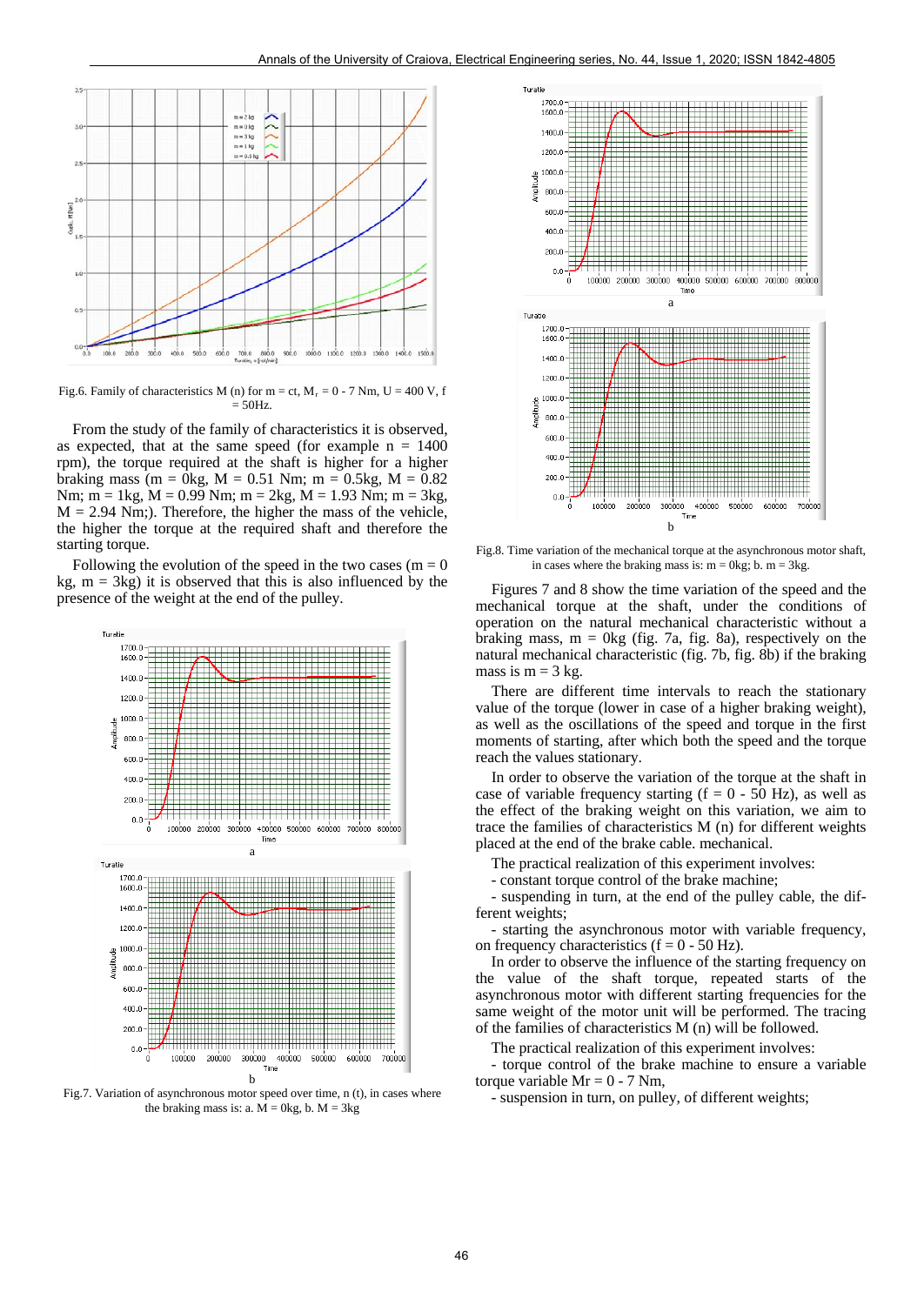- starting the asynchronous motor with variable starting frequencies (increasing from 10 to 10 Hz);

- The purchase of the quantities of interest (speed and mechanical torque at the shaft, voltage and supply current) is made with the help of the acquisition board.

Subsequent processing in Lab View yields the feature families in figure 9 for a starting frequency  $fp = 50Hz$ .



Fig.9. Family of starting characteristics M (n) for starting frequency  $f = 50$ Hz and braking masses  $m = 1$ ; 2 and 3 kg.

Figure 9 shows that, for the same starting frequency, the initial value of the torque is higher for a higher braking mass.

Figures 10 and 11 show the same variations for the frequencies of 30 Hz and 20 Hz, respectively.

Comparing figures 9, 10 and 11, which represent the family of starting characteristics with constant frequency and different braking masses, it is observed once again that, for the same starting frequency, the initial torque value is higher for a higher braking mass is big.



Fig.10. Family of starting characteristics M (n) for starting frequency  $f =$ 30Hz and braking masses  $m = 1$ ; 2 and 3 kg.



Fig.11. Family of starting characteristics  $M$  (n) for starting frequency  $f =$ 20Hz and braking masses  $m = 1$ ; 2 and 3 kg.

During the experiments, in addition to the mechanical quantities, the torque and speed of the machine shaft and the values of stator currents and voltages were acquired. With the help of these data direct observations can be made on the behavior of the asynchronous traction motor. The variation in time of these quantities, in the situations presented in the experiment, can be visualized with the help of a block diagram made by LabView, similar to the one in figure 5.

## IV. CONCLUSIONS

The paper proposes a learning tool to study different practical situation which are involving a traction motor unit with asynchronous motor.

Proposing and realizing experimental situations, the paper show how the acquired data could be implement using numerical method to calculate different characteristics of an asynchronous motor. These results could be easier applied in different practical situation or learning scenarios.

An important advantage of this proposal is that the study could be made in a hybrid mode both in presence as in online (an important feature of our days).

It also responds to an actual context of industrial environment and educational background characterized by translating into computer mode all data, aimed to increase the efficiency and the quality of process.

This paper is a response to the need of organized the knowledge in an authentic and resourceful form to be effortless applies to improve the understanding of operating the electromechanical systems.

**Source of research funding in this article:** Research program of the Electrical Engineering Department financed by the University of Craiova.

Contribution of authors: First author – 60%

First coauthor – 40%

*Received on July 02, 2020 Editorial Approval on November 15, 2020*